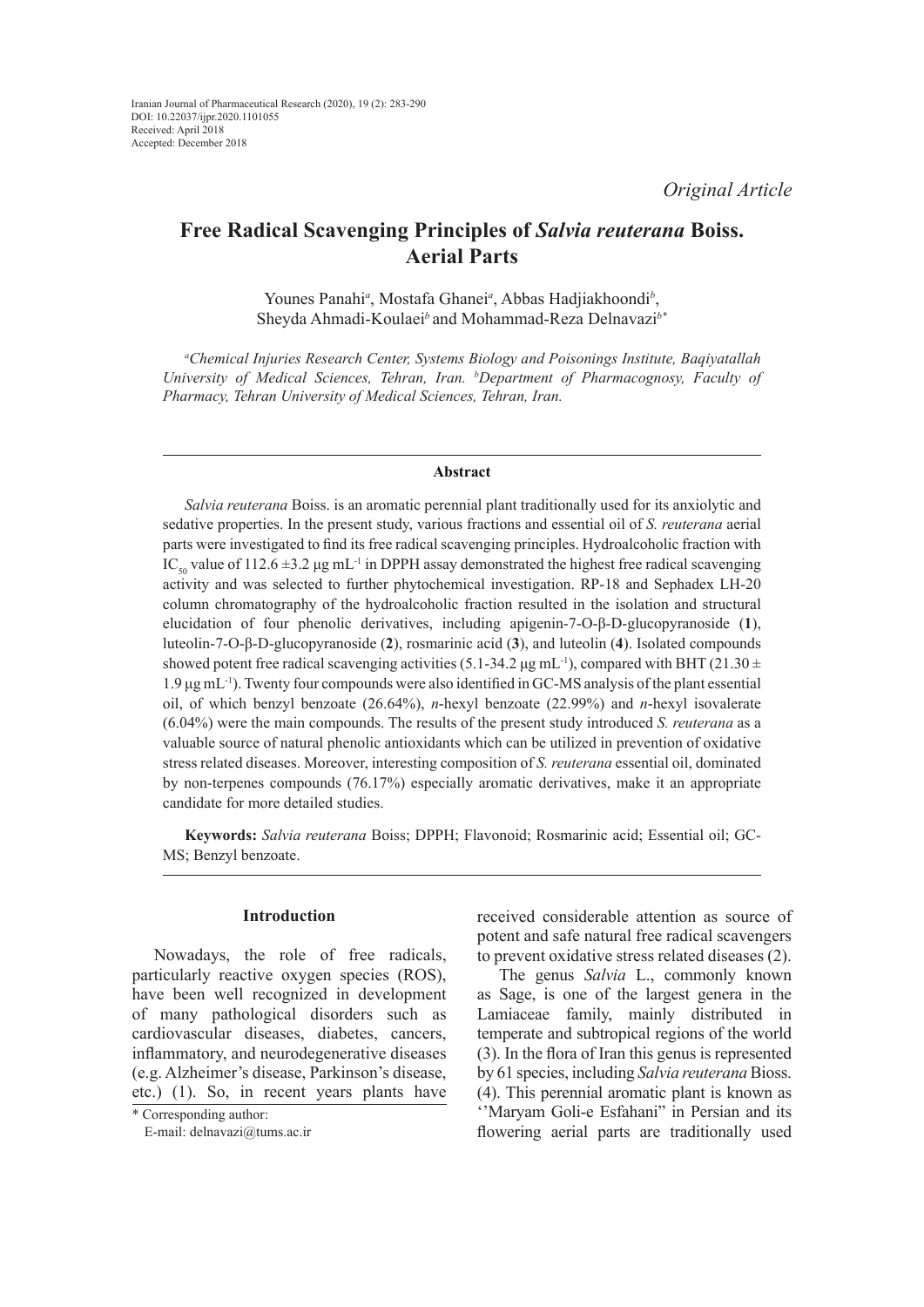in some parts of Iran as anti-depressant, as well as for the treatment of gastrointestinal disorders, eye pains and colds (5, 6). Previous pharmacological studies have confirmed the anxiolytic (7), hypnotic (8), antidiabetic (9), antibacterial (10) and antioxidant (11-13) properties of *S. reuterana* aerial parts. In an comparative study, Esmaeili *et al*. reported that methanol extract of *S. reuterana* had the highest DPPH free radical scavenging activity  $(IC_{50}; 15.1 \pm 1.00 \mu g \text{ mL}^{-1})$  and ferric reducing power (FRAP value;  $0.34 \pm 0.01$ ), among the other tested *Salvia* species (11). Methanol extract of the *S. reuterana* flowers has also been reported to possess higher free radical scavenging activity with  $(IC_{50}; 77.6 \mu g \text{ mL}^{-1})$  in comparison with its leave extract  $(IC_{50}; 119.4)$  $\mu$ g mL<sup>-1</sup>), in DPPH assay (12).

As a result of phytochemical studies on this plant aerial part, nine labdane diterpenoids with cytotoxic activity against HeLa and MCF-7 cell lines were isolated from its *n*-hexane extract (14, 15). There are also some reports on essential oil composition of *S. reuterana* from different regions of Iran (10, 12, 16, 17). Regarding the results of previous studies on considerable antioxidant activity of this medicinal species, the aim of the present research was the isolation and identification of the compounds involved in free radical scavenging activity of *S. reuterana.*

### **Experimental**

#### *Plant material*

The flowering aerial parts of *S. reuterana* were collected on Jun 2015 from the Khor region, Elburz province, Iran. A voucher specimen was deposited under the code 7045- TEH at the Herbarium of Faculty of Pharmacy, Tehran University of Medical Sciences, Tehran, Iran.

### *Extraction and fractionation*

The air dried and grinded plant aerial parts (400 g) were macerated with 80% methanol in water  $(5 \times 2.5 \text{ L})$ . The total hydroalcoholic extract (82 g) was then dissolved in 500 mL of methanol-water mixture (8:2) and extracted by enough volumes of *n*-hexane and chloroform, successively, to get the *n*-hexane, chloroform and residual methanol-water (8:2) soluble (hydroalcoholic) main fractions.

### *Essential oil extraction*

Hydrodistillation method using Clevenger apparatus was used to essential extraction from 100 g of dried and comminuted plant material for 3 hours. The pale yellowish oil was dried over anhydrous sodium sulphate and kept at 4 °C until analysis.

# *DPPH free radical scavenging assay*

Antioxidant activity of the total extract, main fractions and essential oil of plant aerial parts were evaluated by DPPH (2, 2-diphenyl-1-picryl-hydrazyl) free radical scavenging assay method described by Sarker *et al*. (18). Briefly, twofold serial dilutions (1.0 to  $3.9 \times 10^{-3}$  mg mL<sup>-1</sup>) were made from samples, individually (each 2 mL). Two milliliter of freshly prepared DPPH (Sigma) solution (80  $\mu$ g mL<sup>-1</sup>) was then added to each test tube. After 30 min, absorptions of the solutions were recorded at 517 nm using an Optizen 2120 UV PLUS spectrophotometer. Butylated hydroxy toluene (BHT) (Sigma), a commercial synthetic antioxidant, was also used as positive control. For each sample concentration causing a 50% reduction in absorption of DPPH solution (40  $\mu$ g mL<sup>-1</sup>) was calculated as  $IC_{50}$ . The experiment was repeated three times and results were expressed as Mean ± SD.

### *Isolation and purification of compounds*

Hydroalcoholic fraction with the highest free radical scavenging activity (Table 1) was subjected to further phytochemical analysis. A portion of this fraction (4 g) was chromatographed on a reversed-phase (RP18, mesh 230-400, Fluka) column and eluted with the gradient mixture of methanol in water (0.5-9.5 to 7:3) to get five fraction (M1-5). Compounds **1** (18 mg) and **2** (43 mg) were isolated from the fraction M3 (320 mg) on a Sephadex LH-20 column (Fluka) eluted by methanol:water (8:2) as solvent system. Colum chromatography of the fraction M4 (147 mg) on a Sephadex LH-20 column with methanol resulted in the isolation of compound **3** (28 mg). Compound **4** (18 mg) was isolated from the fraction M5 (95 mg) through the reversed-phase column chromatography (methanol-water, 8:2). It was more purified on a Sephadex LH-20 column using methanol as eluent. All column chromatographies were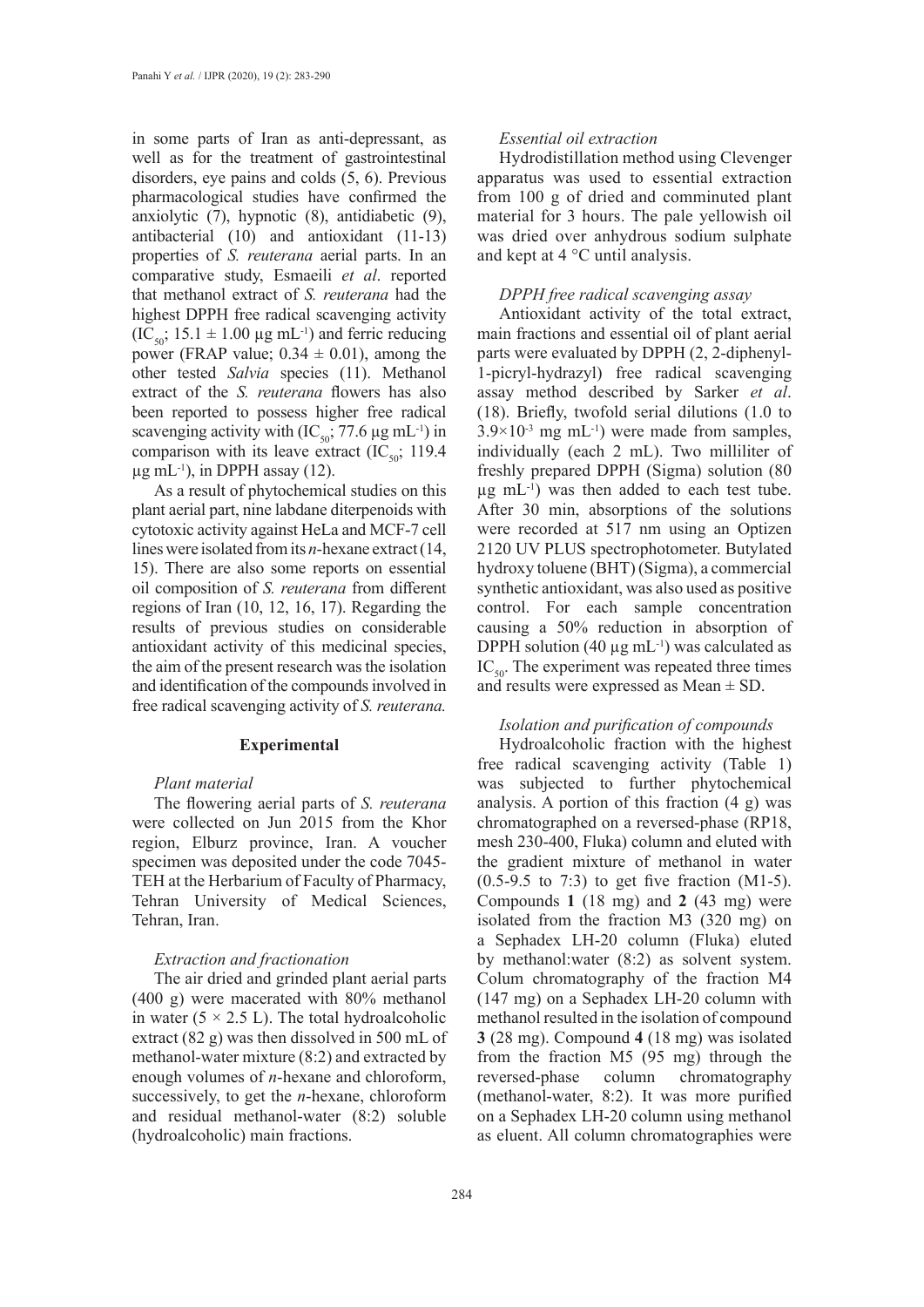monitored using thin layer chromatography (pre-coated silica gel 60 F-254 sheets, Merck) and the fractions giving same spots under 254 and 366 UV wavelengths were combined.

# *GC and GC-MS analysis*

The plant essential oil was analyzed on an Agilent 7890B gas chromatograph with a DB-5 column (30 m × 250 μm id, 0.25 μm) connected to an Agilent 5977A mass selective detector (70 eV) under the following conditions; carrier gas: helium (1 mL min<sup>-1</sup>), temperature program: 50 °C for 5 min, 50-280 °C at 10 °C/min, injector temperature: 280 °C, injection volume: 1 μL. A homologous series of *n*-alkanes was also injected in conditions equal to the oil sample in order to calculate retention indices (RI). The compounds were identified by computer matching with the Wiley7n.L and NIST05a.L libraries, as well as by comparison of RIs and mass fragmentation patterns with those published in literature for standard compounds (19). GC-FID analysis of the oil was performed in the same conditions described above, for quantitative purposes.

### **Results and Discussion**

In DPPH free radical scavenging assay, hydroalcoholic fraction and essential oil of *S. reuterana* were found to possess higher activity with IC<sub>50</sub> values of 112.6  $\pm$  3.2 and 246.4  $\pm$  8.1 µg mL-1, respectively. Phytochemical analysis of the hydroalcoholic fraction using chromatography on RP-18 and Sephadex LH-20 columns led to the isolation of four phenolic compounds, apigenin-7-O-β-D-glucopyranoside (**1**), luteolin-7-O-β-D-glucopyranoside (**2**), rosmarinic acid (**3**) and luteolin (**4**) (Figure 1). The structures of the isolated compounds (**1**-**4**) were characterized using 1 H-NMR and 13C-NMR spectral analysis (Bruker DRX-500, 500 MHz for <sup>1</sup> H-NMR and 125 MHz for 13C-NMR) and confirmed in accordance with bibliographic data (20-23).



**Figure 1.** Structures of the isolated compounds (**1**-**4**) from *S. reuterana* aerial parts.

*Spectroscopic data of isolated compounds Apigenin-7-O-β-D-glucopyranoside* (Cosmosiin) (1); <sup>1</sup>H-NMR (DMSO- $d_6$ , 500 MHz): δ 7.94 (2H, *d*, *J=* 8.5 Hz, H-2′,6′), 6.94 (2H, *d*, *J=* 8.5 Hz, H-3′,5′), 6.90 (1H, *s*, H-3), 6.84 (1H, *br s*,H-8), 6.43 (1H, *br s*, H-6), 5.46 (1H, *d*, *J=* 7.0 Hz, H-1″), 3.1-3.9 (6H, H-2″- 6"). <sup>13</sup>C-NMR (DMSO-*d<sub>6</sub>*, 125 MHz): δ 181.93 (C-4), 164.25 (C-2), 162.94 (C-7), 161.84 (C-

4′), 161.3 (C-5), 156.94 (C-9), 128.62 (C-2′), 128.50 (C-6′), 120.91 (C-1′), 116.16 (C-3′), 115.87 (C-5′), 105.32 (C-10), 103.25 (C-3), 102.85(C-1″), 99.91 (C-6), 94.60(C-8), 77.18 (C-5″), 76.43 (C-3″), 73.09 (C-2″), 69.56 (C-4″), 60.60 (C-6″) (20).

*Luteolin-7-O-β-D-glucopyranoside* (Cynaroside) (2); <sup>1</sup>H-NMR (DMSO- $d_6$ , 500 MHz): δ 7.45 (1H, *br d*, *J=* 7.0 Hz, H-6′), 7.43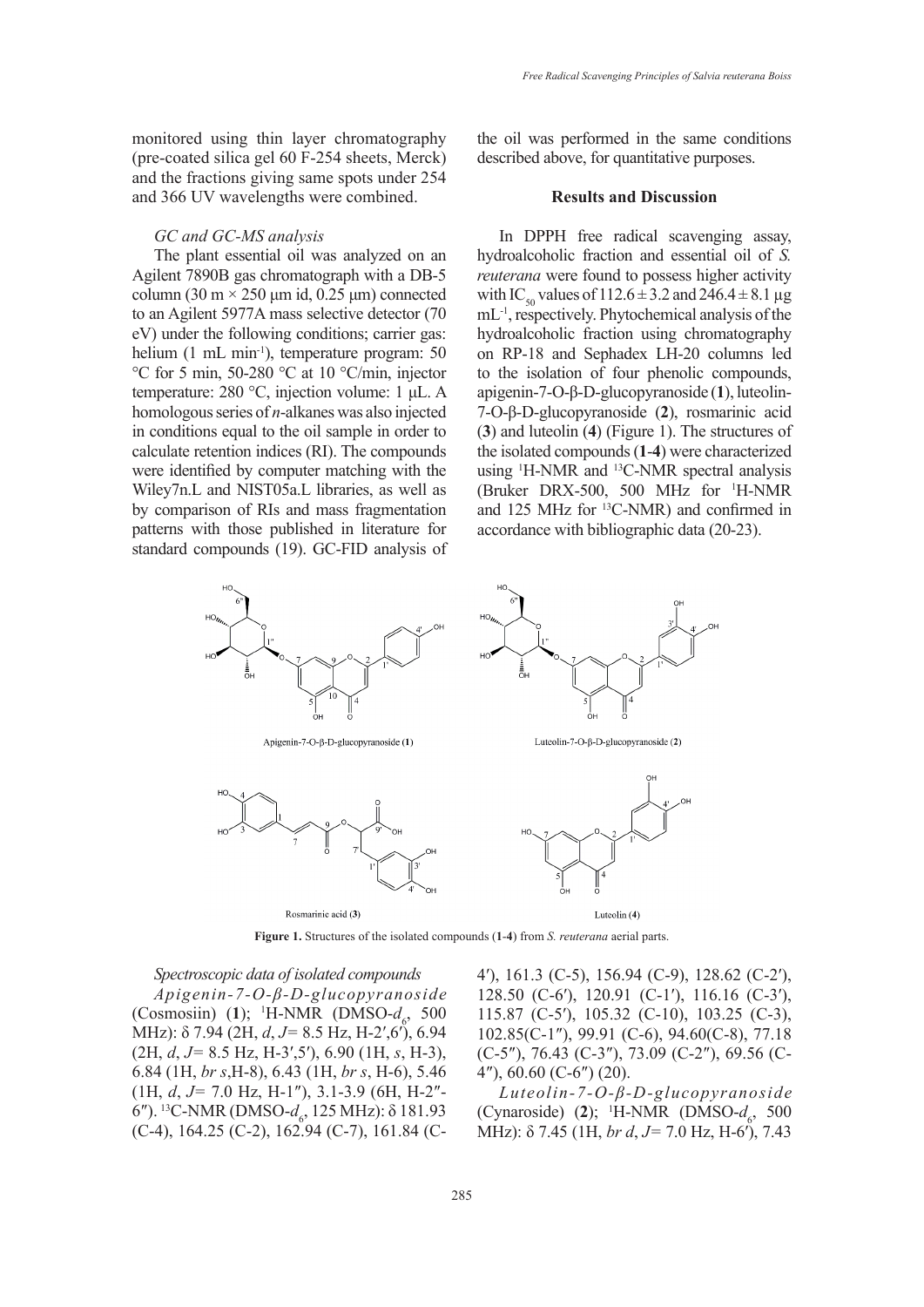(1H, *br s*, H-2′), 6.94 (1H, *d*, *J=* 7.0 Hz, H-5′), 6.82 (1H, *br s*, H-8), 6.74 (1H, *s*, H-3), 6.46 (1H, *br s*, H-6), 5.08 (1H, *d*, *J=* 7.5 Hz, H-1″), 3.2- 3.6 (6H, H-2"-6"). <sup>13</sup>C-NMR (DMSO- $d_6$ , 125 MHz): δ 182.13 (C-4), 164.82 (C-2), 163.17 (C-7), 161.47 (C-5), 157.25 (C-9), 150.61 (C-4′), 146.15 (C-3′), 121.35 (C-1′), 119.51 (C-6′), 116.34 (C-5′), 113.60 (C-2′), 105.69 (C-10), 103.27 (C-3), 100.24(C-1″), 100.14 (C-6), 95.00 (C-8), 77.34 (C-5″), 76.58 (C-3″), 73.37 (C-2″), 69.88 (C-4″), 60.93 (C-6″) (20, 21).

*Rosmarinic acid* (α-O-caffeoyl-3,4 dihydroxyphenyllactic acid) (**3**); 1 H-NMR (DMSO-*d*<sub>6</sub>, 500 MHz): δ 7.36 (1H, *d*, *J*= 16.1 Hz, H-7), 7.06 (1H, *br s*, H-2), 6.89 (1H, *br d*, *J=* 6.5, H-6), 6.74 (1H, *d*, *J=* 6.5 Hz, H-5), 6.68 (1H, *br s*, H-2′), 6.60 (1H, *d*, *J=* 7.0 Hz, H-5′), 6.48 (1H, *br d*, *J=* 7.0 Hz, H-6′), 6.17 (1H, *d*, *J=* 16.1 Hz, H-8), 4.86 (1H, *d*, *J=* 8.5, H-8′), 3.02 (1H, *br d*, *J=* 13.5 Hz, H-7′b), 2.75 (1H, *dd*, *J=* 13.5, 11 Hz, H-7′a). 13C-NMR (DMSO-*d<sub>6</sub>*, 125 MHz): δ 172.97 (C-9'), 166.34 (C-9), 149.04 (C-4), 146.17 (C-7), 145.06 (C-3), 144.45(C-3′), 143.69 (C-4′), 129.81 (C-1′), 125.25 (C-1), 120.81 (C-6), 119.59 (C-6′), 116.78 (C-2′), 116.05 (C-5), 115.49 (C-5′), 115.04 (C-2), 114.54(C-8), 75.97 (C-8′), 37.17  $(C-7') (22)$ .

*Luteolin* (5,7,3′,4′-Tetrahydroxyflavone) (4); <sup>1</sup>H-NMR (DMSO- $d_6$ , 500 MHz): δ 7.42 (1H, *br d*, *J=* 8 Hz, H-6′), 7.39 (1H, *br s*, H-2′) 6.89 (1H, *d*, *J=* 8 Hz, H-5′), 6.66 (1H, *s*, H-3), 6.44 (1H, *br s*, H-8), 6.18 (1H, *br s*, H-6).13C-NMR (DMSO-*d*<sub>6</sub>, 125 MHz): δ 181.61 (C-4), 164.12 (C-2), 163.86 (C-7), 161.45 (C-5), 157.26 (C-9), 149.68 (C-4′), 145.71 (C-3′), 121.46 (C-1′), 118.93 (C-6′), 116.26 (C-5′), 113.32 (C-2′), 103.65 (C-10), 102.82 (C-3), 98.79 (C-6), 93.80 (C-8) (23).

Free radical scavenging activities of the isolated compounds (**1**-**4**) were also assessed by DPPH test. As shown in table 1, among the isolated compounds, luteolin (**4**), rosmarinic acid (**3**) and luteolin-7-O-β-D glucopyranoside (**2**) were found to have a potent free radical scavenging activity with IC<sub>50</sub> values of 5.1  $\pm$ 0.6,  $9.6 \pm 1.2$ ,  $17.3 \pm 2.1$  µg mL<sup>-1</sup>, higher than positive control, BHT  $(IC_{50}: 21.3 \pm 1.9 \,\mu g \,\text{mL}^{-1})$ 1 ). Thus, these compounds can be assumed as the major free radical scavengers present in *S. reuterana* aerial parts.

**Table 1.** Free radical scavenging activities of the essential oil, extract, fractions and isolated compounds from *S. reuterana*.

| $IC_{\epsilon_0}$ value (µg mL <sup>-1</sup> ) <sup>a</sup><br><b>Samples</b> |                  |  |
|-------------------------------------------------------------------------------|------------------|--|
| Essential oil                                                                 | $246.4 \pm 5.1$  |  |
| Total extract                                                                 | $187.6 \pm 3.5$  |  |
| $n$ -Hexane fraction                                                          | $825.1 \pm 12.6$ |  |
| Chloroform fraction                                                           | $682.5 \pm 4.3$  |  |
| Hydroalcoholic fraction                                                       | $112.6 \pm 3.2$  |  |
| Apigenin-7-O-glucoside (1)                                                    | $34.2 \pm 1.3$   |  |
| Luteolin-7-O-glucoside $(2)$                                                  | $17.3 \pm 2.1$   |  |
| Rosmarinic acid (3)                                                           | $9.6 \pm 1.2$    |  |
| Luteolin $(4)$                                                                | $5.1 \pm 0.6$    |  |
| BHT (Positive control)                                                        | $21.3 \pm 1.9$   |  |

Note: <sup>a</sup> Concentration providing 50% inhibition.

Previously, Farimani and Miran reported the isolation six labdane diterpenoids, namely, sclareol, 6b-hydroxysclareol, 14a-epoxysclareol, 14a-hydroxy-15-chlorosclareol, 14a-hydroxy-15-acetoxysclareol and 6b-hydroxy-14a-epoxysclareol, together with two new diterpenoids, 6β,14α-dihydroxy-15 acetoxysclareol and 14α,15- dihydroxy sclareol from the *n*-hexane extract of *S. reuterana* aerial parts (14, 15). To our knowledge, this is the first report of the isolation and structure elucidation of these phenolic derivatives (**1**-**4**) from the aerial parts of this medicinal species. These compounds, however, have been isolated from various other *Salvia* species (24).

Some biological activities are found in literature for compounds **1**-**4** (25-43). Apigenin-7-O-β-D-glucopyranoside (**1**) has been reported for its anxiolytic (25), insulin mimetic (26), antioxidant (27) and hepatoprotective (28) effects. Luteolin (**4**) and its 7-O-glucopyranoside derivative (**2**) have shown anti-inflammatory (29), chemopreventive (30, 31), antioxidant (32) and  $\alpha$ -glucosidase inhibitory (33) activities. Moreover, the results of resent studies reported luteolin as a flavonoid with neuroprotective and anxiolytic effects (34, 35). Accordingly, apigenin-7-O-β-D-glucopyranoside and luteolin with known anxiolytic activity may be involved in anxiolytic properties of *S. reuterana*, which has been previously documented by Rabbani *et al*. (25). Rosmarinic acid (**3**), which has also been reported as a chemotaxonomic marker of the subfamily Nepetoideae (36), is a caffeic acid derivative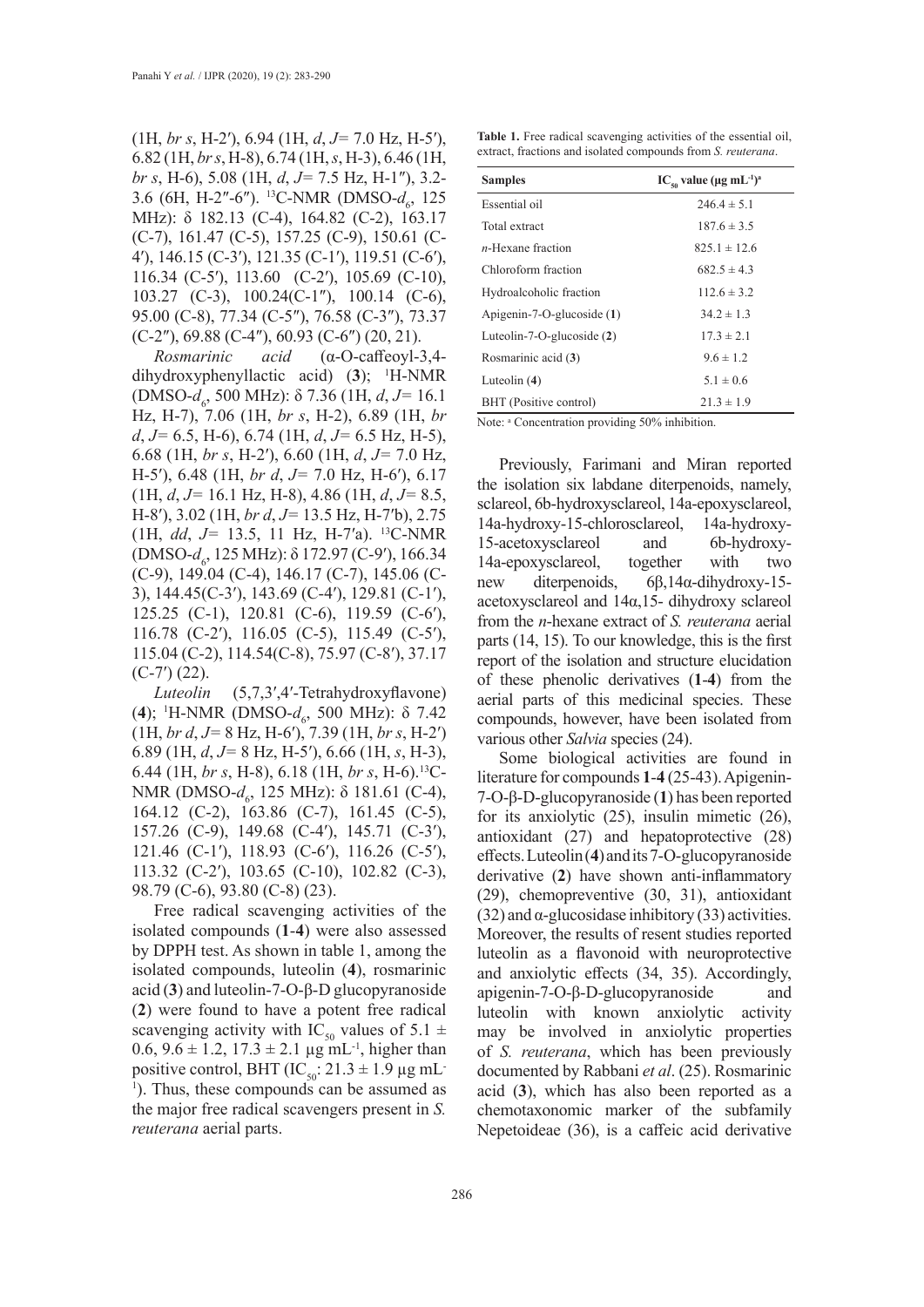with a range of health benefit properties such as antioxidant (37), anti-inflammatory (38), antinociceptive (38), hepatoprotective (39) and neuroprotective (40) effects. In 2002, Takeda *et al*. showed that rosmarinic acid (2 mg/kg, i.p.) produces antidepressant-like effect in the forced swimming test in mice (41). Further studies indicated that this antidepressant-like effect is driven at least in part through the proliferation of newborn cells located in the dentate gyrus of the hippocampus (42). Rosmarinic acid has also been found as compound with  $\alpha$ -amylase inhibitory activity (43). Combination of α-amylase and α-glucosidase inhibitory effects and insulin mimetic activity, reported from the isolated compounds may be contributed

to antidiabetic properties of *S. reuterana*, previously published by Eidi *et al*. (9).

GC-MS analysis of the essential oil resulted in the identification of twenty four compounds, representing the 98.48% of the total oil. The essential oil was rich in non-terpene compounds (76.17%), mainly benzyl benzoate (26.64%), *n*-hexyl benzoate  $(22.99\%)$  and *n*-hexyl isovalerate  $(6.04\%)$ (Table 2). Essential oil extracted from *S. reuterana* aerial parts demonstrated notable DPPH free radical scavenging activity  $(IC_{50}:$  $246.4 \pm 5.1$  µg mL<sup>-1</sup>). However, the low yield of essential oil extraction (yield: 0.2% (v/w)) attenuates the importance of the plant essential oil in antioxidant properties of *S. reuterana*.

| No.            | Compounds <sup>a</sup>       | Rt <sub>b</sub> | $\mathbf{R}$ <sup>c</sup> | $\frac{0}{0}$ |
|----------------|------------------------------|-----------------|---------------------------|---------------|
| $\mathbf{1}$   | $n$ -hexyl acetate           | 8.27            | 1009                      | 1.93          |
| $\overline{c}$ | $n$ -butyl isovalerate       | 8.75            | 1037                      | 1.05          |
| 3              | $(E)$ - $\beta$ -ocimene     | 8.79            | 1046                      | 0.68          |
| $\overline{4}$ | isobutyric acid              | 10.07           | 1178                      | 1.07          |
| 5              | pentyl cyclopropane          | 10.79           | 1194                      | 1.22          |
| 6              | $n$ -hexyl 2-methyl butyrate | 11.09           | 1236                      | 1.57          |
| 7              | $n$ -hexyl isovalerate       | 11.13           | 1245                      | 6.04          |
| 8              | isobutyl benzoate            | 12.11           | 1329                      | 0.49          |
| 9              | δ-elemene                    | 12.24           | 1338                      | 1.31          |
| 10             | n-butyl benzoate             | 12.56           | 1356                      | 4.45          |
| 11             | benzyl isovalerate           | 12.75           | 1364                      | 0.83          |
| 12             | $\beta$ -elemene             | 12.79           | 1392                      | 3.26          |
| 13             | selin-4,7 (11)-diene         | 13.07           | 1412                      | 1.49          |
| 14             | isopentyl benzoate           | 13.17           | 1437                      | 6.40          |
| 15             | isoledene                    | 13.62           | 1440                      | 0.82          |
| 16             | germacrene-D                 | 13.67           | 1489                      | 0.55          |
| 17             | $\delta$ -selinene           | 13.73           | 1497                      | 0.96          |
| 18             | $n$ -hexyl benzoate          | 14.43           | 1584                      | 22.99         |
| 19             | spathulenol                  | 14.54           | 1588                      | 1.07          |
| 20             | $\beta$ -eudesmol            | 15.16           | 1654                      | 3.14          |
| 21             | benzyl benzoate              | 16.02           | 1767                      | 26.64         |
| 22             | sclareol oxide               | 17.02           | 1894                      | 1.46          |
| 23             | manoyl oxide                 | 17.79           | 1932                      | 0.69          |
| 24             | sclareol                     | 19.27           | 2218                      | 8.37          |
|                | Monoterpene hydrocarbons     |                 |                           | 0.68          |
|                | Sesquiterpene hydrocarbons   |                 |                           | 6.90          |
|                | Oxygenated sesquiterpenes    |                 |                           | 4.21          |
|                | Diterpenes                   |                 |                           | 10.52         |
|                | Non-terpenes                 |                 |                           | 76.17         |
|                | Total identified             |                 |                           | 98.48         |

**Table 2.** Chemical composition of the essential oil of *S. reuterana* aerial parts.

Note:<sup>a</sup> Identified compounds listed in order of elution from DB-5 column; <sup>b</sup> Retention times;  $\textdegree$  Retention indices to  $\text{C}_{8}$ – $\text{C}_{24}$  *n*-alkanes on DB-5 column.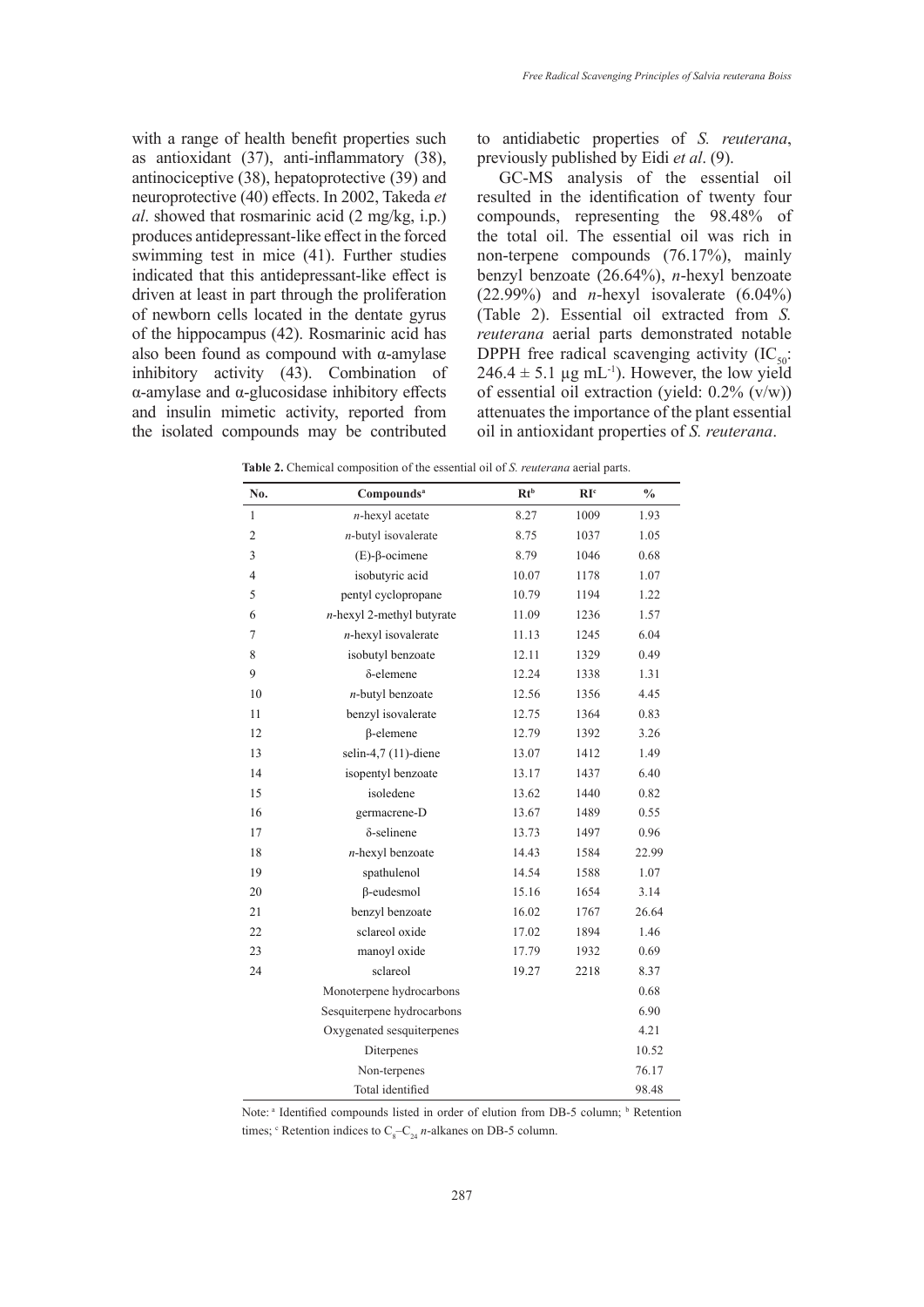A review on the results of the present study and previous reports shows a variation in essential oil composition of *S. reuterana* aerial parts collected from different regions of Iran (10, 12, 16, 17). In an study by Fattahi *et al*. on essential oil analysis of seven wild population of *S. reuterana* from north and center of Iran, α-gurjunene (5.4-13.7%), β-elemene (4.5-13.9%), germacrene D (2.6- 7.2%), spathulenol (1.0-8.0%) and *n*-hexyl acetate (1.2-6.8%) were identified as major compounds (16). Benzyl benzoate, the main compound of our analyzed essential oil sample (26.64%), has been detected in the range of trace to 8.0% in former mentioned study (16). *n-*hexyl benzoate (22.99%), another main compound identified in the present study was not detected by Fattahi *et al*. in their examined essential oils of different *S. reuterana* populations (16). However, *n*-hexyl benzoate has been characterized at high amounts (17.0%) in essential oil of *S. reuterana* flowers, collected from Kashan region, center of Iran (12). Benzyl benzoate and *n-*hexyl benzoate have also been reported in essential oil of *Salvia multicaulis* Vahl aerial parts with relative percentages of 60.3 and 16.7 (44). Differences in climate conditions, as well as possible presence of chemotypes in various *S. reuterana* populations are the factors which could be assumed as responsible for the observed variations in essential oils composition (45). However, a comprehensive study using more advanced chromatographic and spectroscopic techniques is needed for the assessment of variations between essential oil contents of different populations of *S. reuterana*.



**Figure 2.** Structures of the aromatic compounds identified in essential oil of *S. reuterana* aerial parts.

#### **Conclusion**

The results of present study verify that *S. reuterana* with its potent free radical scavenging flavonoid and caffeic acid derivatives content (**1**-**4**) can be considered as a valuable source of natural phenolic antioxidants. Literature review on biological activities of the isolated compounds also provides some molecular explanations for anxiolytic and antidiabetic properties, previously reported from *S. reuterana*. Moreover, interesting chemical composition of *S. reuterana* essential oils, which is dominated by non-terpenes compounds (76.17%), especially aromatic derivatives, make it an appropriate candidate for further studies.

#### **References**

- (1) Aruoma OI. Free radicals, oxidative stress, and antioxidants in human health and disease. *J. Am. Oil Chem. Soc*. (1998) 75: 199-212.
- (2) Soobrattee MA, Neergheen VS, Luximon-Ramma A, Aruoma OI and Bahorun T. Phenolics as potential antioxidant therapeutic agents: mechanism and actions. *Mutat. Res*. (2005) 579: 200-13.
- (3) Masoud S, Alijanpoo B and Khayyami M. Contribution to cytology of genus *Salvia* L. (Lamiaceae) in Iran. *Caryologia*. (2010) 63: 405-10.
- (4) Jamzad Z. *Flora of Iran*. No.76: Lamiaceae. Publication of Research Institute of Forests and Rangelands, Tehran; (2012) 799-802.
- (5) Asghari G, Akbari M and Asadi-Samani M. Phytochemical analysis of some plants from Lamiaceae family frequently used in folk medicine in Aligudarz region of Lorestan province. *Marmara Pharm. J*. (2017) 21: 506-14.
- (6) Mohammadi H, Sajjadi SE, Noroozi M and Mirhosseini M. Collection and assessment of traditional medicinal plants used by the indigenous people of Dastena in Iran. *J. Herb. Med. Pharmacol*. (2016) 5: 54-60.
- (7) Rabbani M, Sajjadi S, Jafarian A and Vaseghi G. Anxiolytic effects of *Salvia reuterana* Boiss. on the elevated plus-maze model of anxiety in mice. *J. Ethnopharmacolo.* (2005) 101: 100-3.
- (8) Vaseghi G, Andalib S, Rabbani M, Sajjadi S and Jafarian A. Hypnotic effect of *Salvia reuterana* Boiss for treatment of insomnia. *J. Med. Plants*. (2013) 12: 7-13.
- (9) Eidi A, Eidi M, Mozaffarian V and Rustaiyan A. Effect of *Salvia Reuterana* aerial parts on serum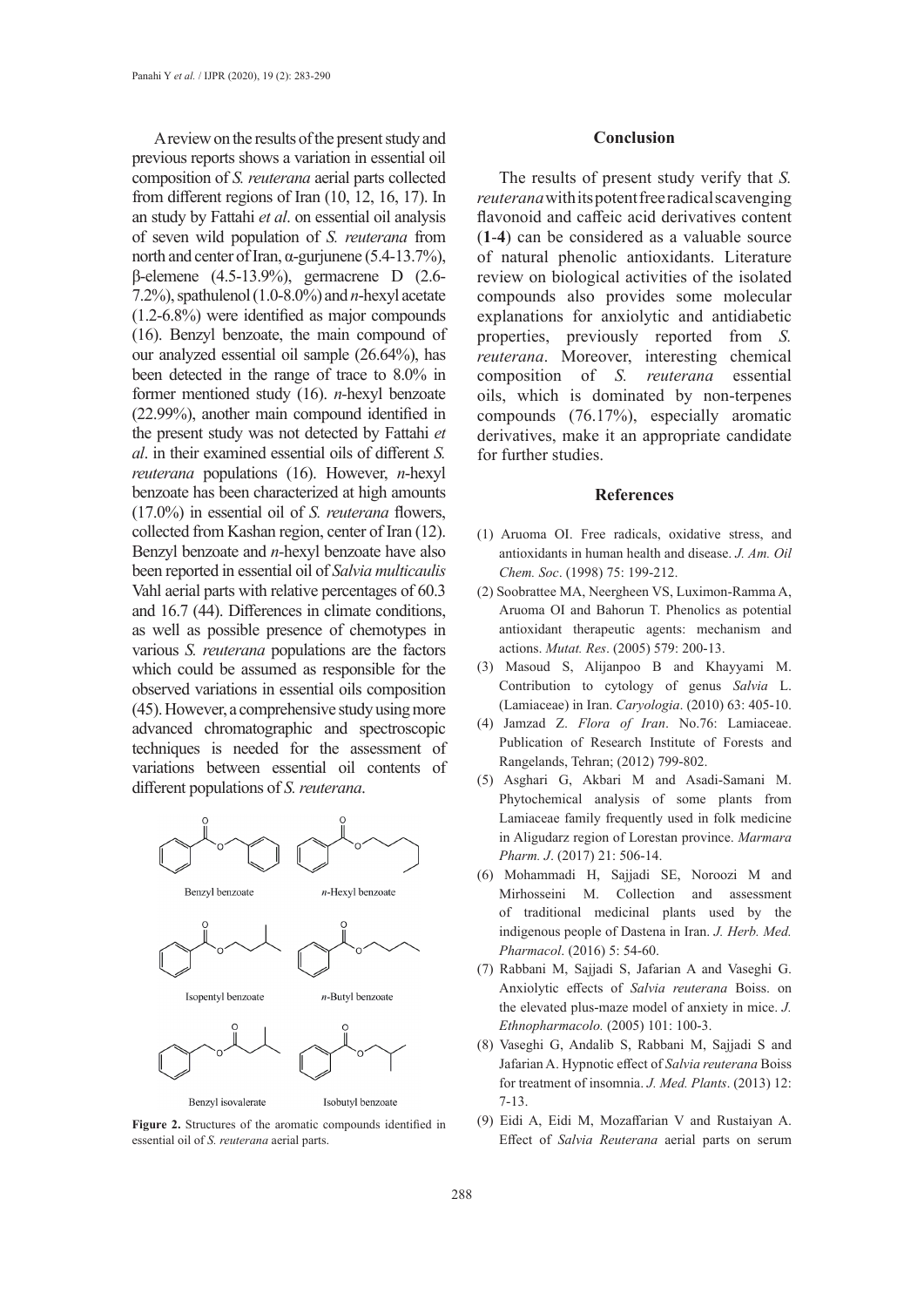parameters in normal and streptozotocin-induced diabetic rats. *Health MED*. (2012) 6: 1199-206.

- (10) Esmaeili A, Rustaiyan A, Nadimi M, Larujani K, Nadjafi F, Tabrizi L and Chalabian F. Chemical composition and antibacterial activity of essential oils from leaves, stems, and flowers of *Salvia reuterana* grown in Iran. *Chem. Nat. Compd*. (2008) 44:393-5.
- (11) Esmaeili MA, Kanani MR and Sonboli A. *Salvia reuterana* extract prevents formation of advanced glycation end products: an in vitro study. *Iran. J. Pharm. Sci.* (2010) 6: 33-50.
- (12) Ghomi JS, Masoomi R, Kashi FJ and Batooli H. *In vitro* bioactivity of essential oils and methanol extracts of *Salvia reuterana* from Iran. *Nat. Prod. Com*. (2012) 7: 651-4.
- (13) Jeshvaghani ZA, Rahimmalek M, Talebi M and Goli SAH. Comparison of total phenolic content and antioxidant activity in different *Salvia* species using three model systems. *Ind. Crop. Prod*. (2015) 77: 409-14.
- (14) Moridi-Farimani M and Miran M. Labdane diterpenoids from *Salvia reuterana*. *Phytochemistry* (2014) 108: 264-9.
- (15) Moridi-Farimani M, Miran M and Nejad-Ebrahimi S. New Diterpenoids from the Aerial Parts of *Salvia reuterana*. *Iran. J. Pharm. Res*. (2018) 18: 406-11.
- (16) Fattahi B, Nazeri V, Kalantari S, Bonfill M and Fattahi M. Essential oil variation in wild-growing populations of *Salvia reuterana* Boiss. collected from Iran: Using GC-MS and multivariate analysis. *Ind. Crop. Prod*. (2016) 81: 180-90.
- (17) Mirza M and Sefidkon F. Essential oil composition of two *Salvia* species from Iran, *Salvia nemorosa* L. and *Salvia reuterana* Boiss. *Flav. Fragr. J*. (1999) 14: 230-2.
- (18) Sarker SD, Latif Z and Gray AI. *Natural products isolation*. 2nd Ed. Human Press Inc, New Jersey (2006) 20-1.
- (19) Adams RP. *Identification of Essential Oil Components by Gas Chromatography/Mass Spectrometry*. Allured Publishing Corporation, Carol Stream (2007).
- (20) Simaratanamongkol A, Umehara K, Noguchi H and Panichayupakaranant P. Identification of a new angiotensin-converting enzyme (ACE) inhibitor from Thai edible plants. *Food Chem*. (2014) 165: 92-7.
- (21) Orhan F, Barış Ö, Yanmış D, Bal T, Güvenalp Z and Güllüce M. Isolation of some luteolin derivatives from *Mentha longifolia* (L.) Hudson subsp. *longifolia* and determination of their genotoxic potencies. *Food Chem*. (2012) 135: 764-9.
- (22) Ha TJ, Lee JH, Lee MH, Lee BW, Kwon HS, Park

CH, Shim K, Kim H, Back I and Jang DS. Isolation and identification of phenolic compounds from the seeds of *Perilla frutescens* (L.) and their inhibitory activities against α-glucosidase and aldose reductase. *Food. Chem*. (2012) 135: 1397-403.

- (23) Loizzo MR, Said A, Tundis R, Rashed K, Statti GA, Hufner A and Menichini F. Inhibition of angiotensin converting enzyme (ACE) by flavonoids isolated from *Ailanthus excelsa* (Roxb)(Simaroubaceae). *Phytotherapy Res*. (2007) 21: 32-6.
- (24) Lu Y and Foo LY. Polyphenolics of Salvia-a review. *Phytochemistry* (2002) 59:117-40.
- (25) Kumar D and Bhat ZA. Apigenin 7-glucoside from *Stachys tibetica* Vatke and its anxiolytic effect in rats. *Phytomed*. (2014) 21: 1010-4.
- (26) Rao YK, Lee MJ, Chen K, Lee YC, Wu WS and Tzeng YM. Insulin-mimetic action of rhoifolin and cosmosiin isolated from *Citrus grandis* (L.) Osbeck leaves: enhanced adiponectin secretion and insulin receptor phosphorylation in 3T3-L1 cells. *Evid-Based. Compl. Alt. Med*. (2011) 1-9.
- (27) Benavente-Garcıa O, Castillo J, Lorente J, Ortuno A and Del Rio J. Antioxidant activity of phenolics extracted from *Olea europaea* L. leaves. *Food Chem*. (2000) 68: 457-62.
- (28) Zheng Q, Sun X, Xu B, Li G and Song M. Mechanisms of apigenin-7-glucoside as a hepatoprotective agent. *Biomed. Environ. Sci*. (2005) 18: 65-70.
- (29) Park CM and Song Y-S. Luteolin and luteolin-7- O-glucoside inhibit lipopolysaccharide-induced inflammatory responses through modulation of NF-κB/AP-1/PI3K-Akt signaling cascades in RAW 264.7 cells. *Nutr. Res. Pract*. (2013) 7 :423-9.
- (30) Manju V and Nalini N. Chemopreventive potential of luteolin during colon carcinogenesis induced by 1, 2-dimethylhydrazine. *Ital. J. Biochem*. (2005) 54: 268-75.
- (31) Baskar AA, Ignacimuthu S, Michael GP and Al-Numair KS. Cancer chemopreventive potential of luteolin-7-O-glucoside isolated from *Ophiorrhiza mungos* Linn. *Nutr. Cancer*. (2011) 63: 130-8.
- (32) Song YS and Park CM. Luteolin and luteolin-7-Oglucoside strengthen antioxidative potential through the modulation of Nrf2/MAPK mediated HO-1 signaling cascade in RAW 264.7 cells. *Food Chem. Toxicol*. (2014) 65: 70-5.
- (33) Kim J-S, Kwon C-S and SoN KH. Inhibition of alpha-glucosidase and amylase by luteolin, a flavonoid. *Biosci. Biotechnol. Biochem*. (2000) 64: 2458-61.
- (34) Nabavi SF, Braidy N, Gortzi O, Sobarzo-Sanchez E, Daglia M, Skalicka-Woźniak K and Nabavi SM. Luteolin as an anti-inflammatory and neuroprotective agent: A brief review. *Brain Res. Bull*. (2015) 119: 1-11.